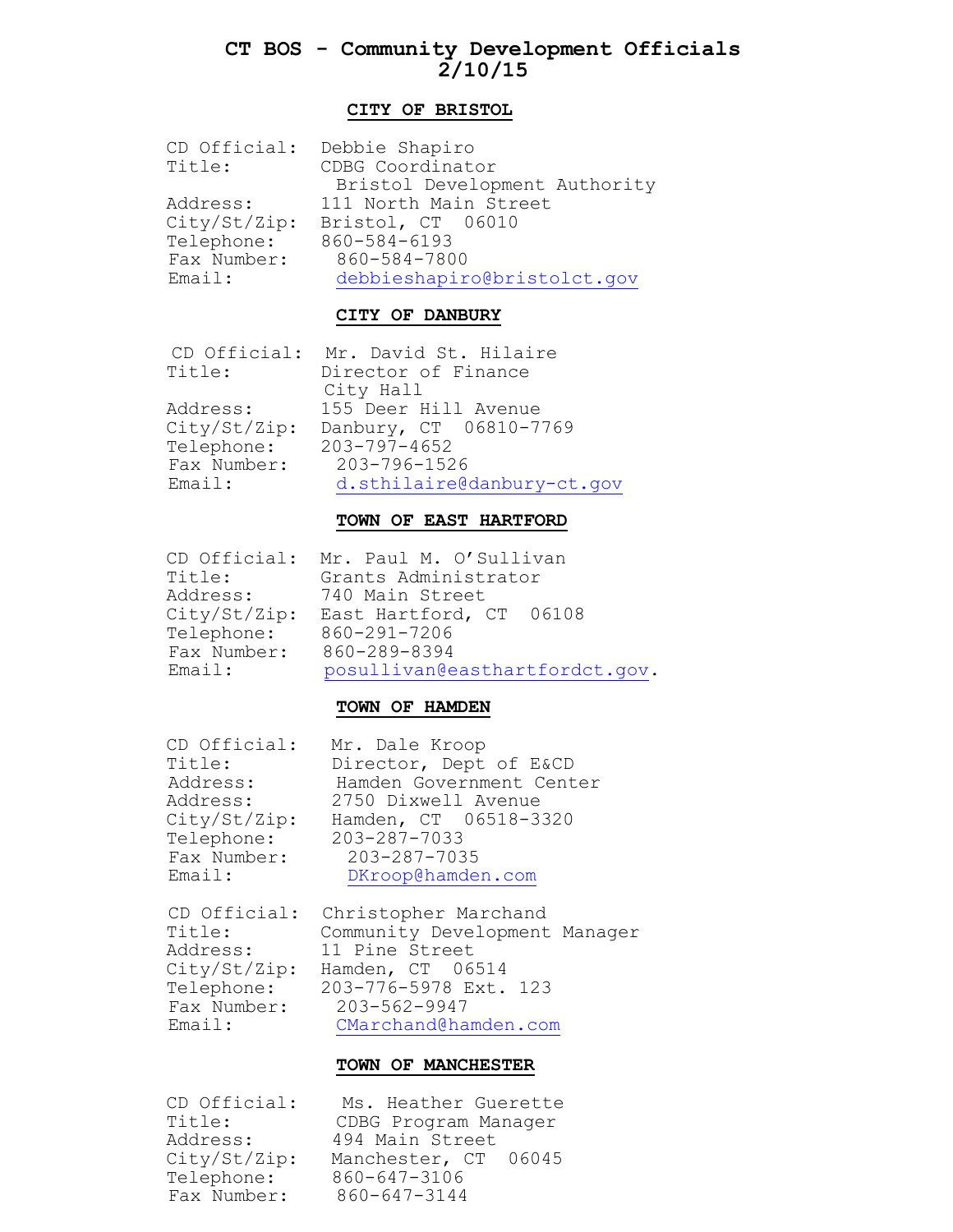# Email: [hguerette@manchesterct.gov](mailto:hguerette@manchesterct.gov)

### **CITY OF MERIDEN**

| CD Official: | Mr. Lawrence J. Kendzior |
|--------------|--------------------------|
| Title:       | City Manager             |
| Address:     | Meriden City Hall        |
|              | 142 East Main Street     |
| City/St/Zip  | Meriden, CT 06450        |
| Telephone:   | 203-630-4123             |
| Fax Number:  | 203-630-4274             |
| Email:       | lkendzior@meridenct.gov  |

CD Official: Ms. Florence Villano

 Title: Grants Administrator Address: Meriden City Hall 142 East Main Street City/St/Zip: Meriden, CT 06450 Telephone: 203-630-4105 Fax Number: 203-630-4274 Email: [fvillano@meridenct.gov](mailto:fvillano@meridenct.gov)

### **CITY OF MIDDLETOWN**

|              | CD Official: Mr. Michiel Wackers             |
|--------------|----------------------------------------------|
| Title:       | Director, Planning, Conserv. & Dev.          |
| Address:     | Municipal Building                           |
|              | 245 DeKoven Drive Suite#202                  |
| City/St/Zip: | Middletown, CT 06457                         |
| Telephone:   | 860-638-4843                                 |
| Fax Number:  | 860-638-1940                                 |
| Email:       | michiel.wackers@middletownct.qov             |
|              |                                              |
|              | CD Coordinator: Mr. Bruce Driska             |
| Title:       | Deputy Director of Planning, Conserv. & Dev. |
| Address:     | Municipal Building                           |
|              | 245 DeKoven Drive Suite #202                 |
| City/St/Zip  | Middletown, CT 06457                         |
| Telephone:   | 860-344-3425                                 |
| Fax Number:  | 860-344-3593                                 |
| Email:       | bruce.driska@middletownct.qov                |

## **CITY OF MILFORD**

| Title:                  | CD Official: Ms. Julie Nash<br>Community & Economic Development Director |
|-------------------------|--------------------------------------------------------------------------|
| Address:                | Parsons Government Center                                                |
|                         | 70 West River Street                                                     |
| City/St/Zip:            | Milford, CT 06460                                                        |
| Telephone: 203-783-3230 |                                                                          |
|                         | Fax Number: 203-878-7394                                                 |
| Email:                  | jnash@ci.milford.ct.us                                                   |
|                         | CD Coordinator: Ms. Sheila Dravis                                        |
| Title:                  | Acting Block Grant Coordinator                                           |
| Address:                | Parsons Government Center                                                |
|                         | 70 West River Street                                                     |
| City/St/Zip:            | Milford, CT 06460                                                        |
|                         | Telephone: 203-783-3230                                                  |
| Fax Number:             | 203-878-7394                                                             |
|                         |                                                                          |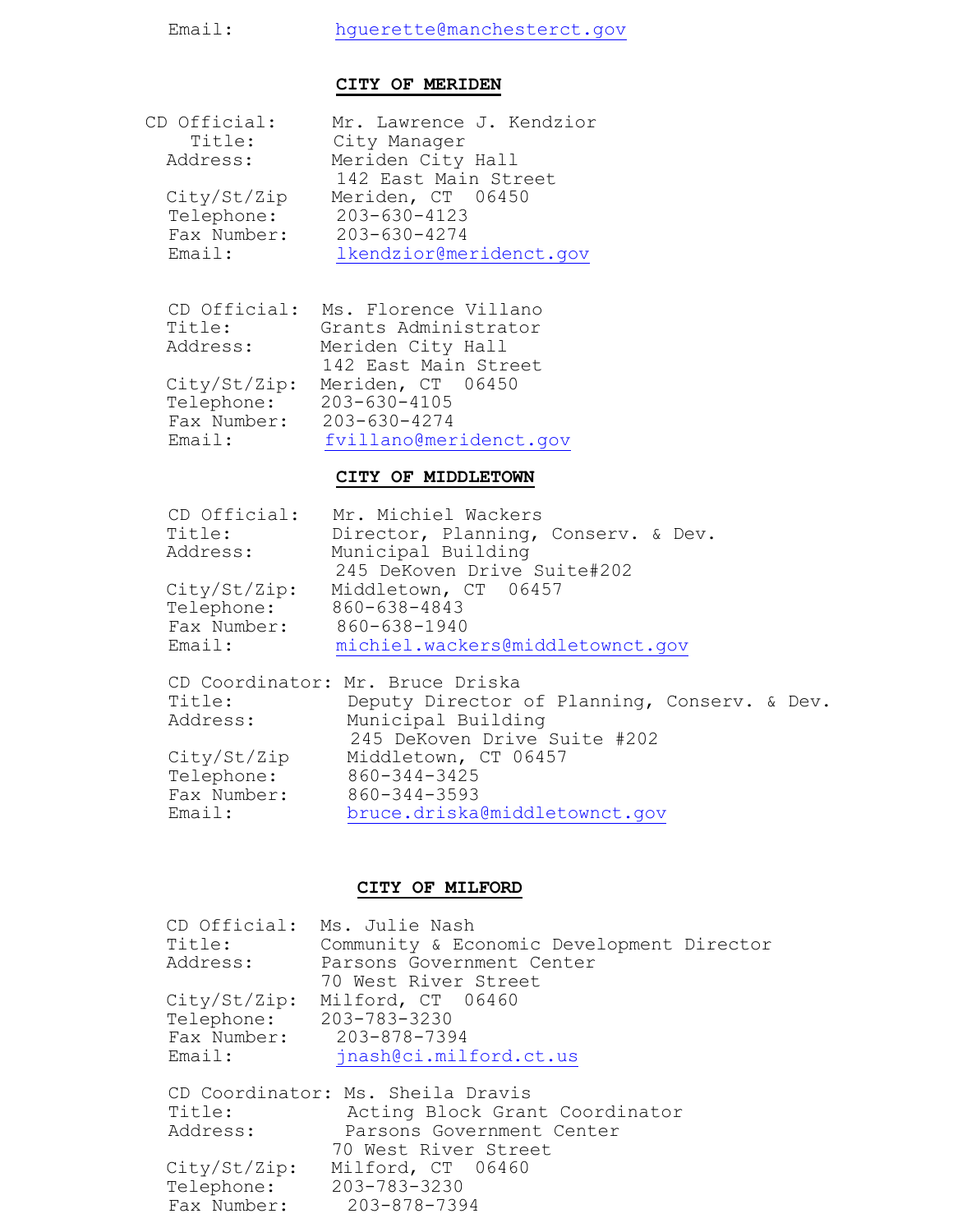# Email: [sdravis@ci.milford.ct.us](mailto:sdravis@ci.milford.ct.us)

## **CITY OF NEW BRITAIN**

|              | CD Official: Ms. Anne Marie Klimek  |
|--------------|-------------------------------------|
| Title:       | Grants Administrator                |
| Address:     | Dept of Municipal Development (DMD) |
|              | 27 West Main Street Room 311        |
| City/St/Zip: | New Britain, CT 06051-4241          |
| Telephone:   | 860-826-3329                        |
| Fax Number:  | 860-826-2682                        |
| Email:       | aklimek@newbritainct.gov            |
|              |                                     |

# **CITY OF NEW HAVEN**

| CD Official: | Ms. Elizabeth Smith   |
|--------------|-----------------------|
| Title:       | Project Coordinator   |
| Address:     | City Hall             |
|              | 165 Church Street     |
| City/St/Zip: | New Haven, CT 06510   |
| Telephone:   | 203-946-8390          |
| Fax Number:  | $203 - 946 - 7924$    |
| Email:       | esmith@newhavenct.net |
|              |                       |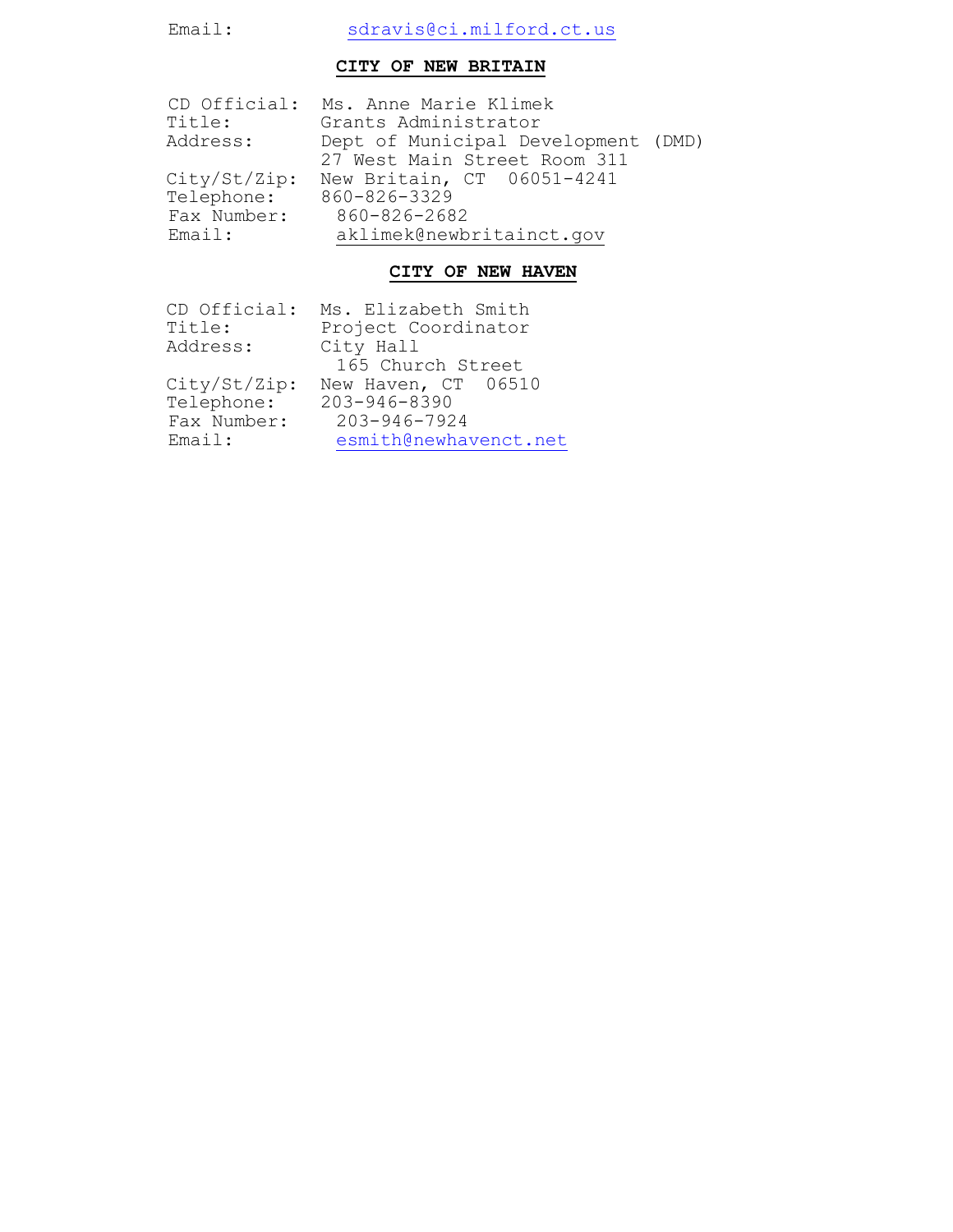### **CITY OF NEW LONDON**

 CD Official: Mr. Tom Bombria Title: Community Development Coordinator Address: 111 Union Street City/St/Zip: New London, CT 06320 Telephone: 860-437-6346 Fax Number: 860-437-4467 Fax Number: 860-437-4467<br>Email: Thombria@ci.new-london.ct.us

## **CITY OF NORWICH**

CD Official: Gary Evans Telephone: 860-823-3770 Fax Number: 860-823-3715

Title: Community Development Supervisor Address: 23 Union Street 2<sup>nd</sup> Fl. City/St/Zip: Norwich, CT 06360 Email: [gevans@cityofnorwich.org](mailto:gevans@cityofnorwich.org)

### **TOWN OF STRATFORD**

| CD Official: | Mr. Christopher D. Bandecchi   |
|--------------|--------------------------------|
| Title:       | Outreach Coordinator           |
| Address:     | 2725 Main Street               |
| City/St/Zip: | Stratford, CT 06615-5892       |
| Telephone:   | 203-385-4001                   |
| Fax Number:  | $203 - 381 - 6929$             |
| Email:       | cbandecchi@townofstratford.com |

### **CITY OF WATERBURY**

| CD Official: | Ms. Diane C. Toolan                     |
|--------------|-----------------------------------------|
| Title:       | Housing and Community Planning Director |
| Address:     | Waterbury Development Corporation       |
|              | 83 Bank Street, 3rd Floor               |
| City/St/Zip: | Waterbury, CT 06702                     |
| Telephone:   | 203-346-2607 Ext.7288                   |
| Fax Number:  | 203-346-3910                            |
| $E$ -mail:   | toolan@wdconline.org                    |
|              |                                         |